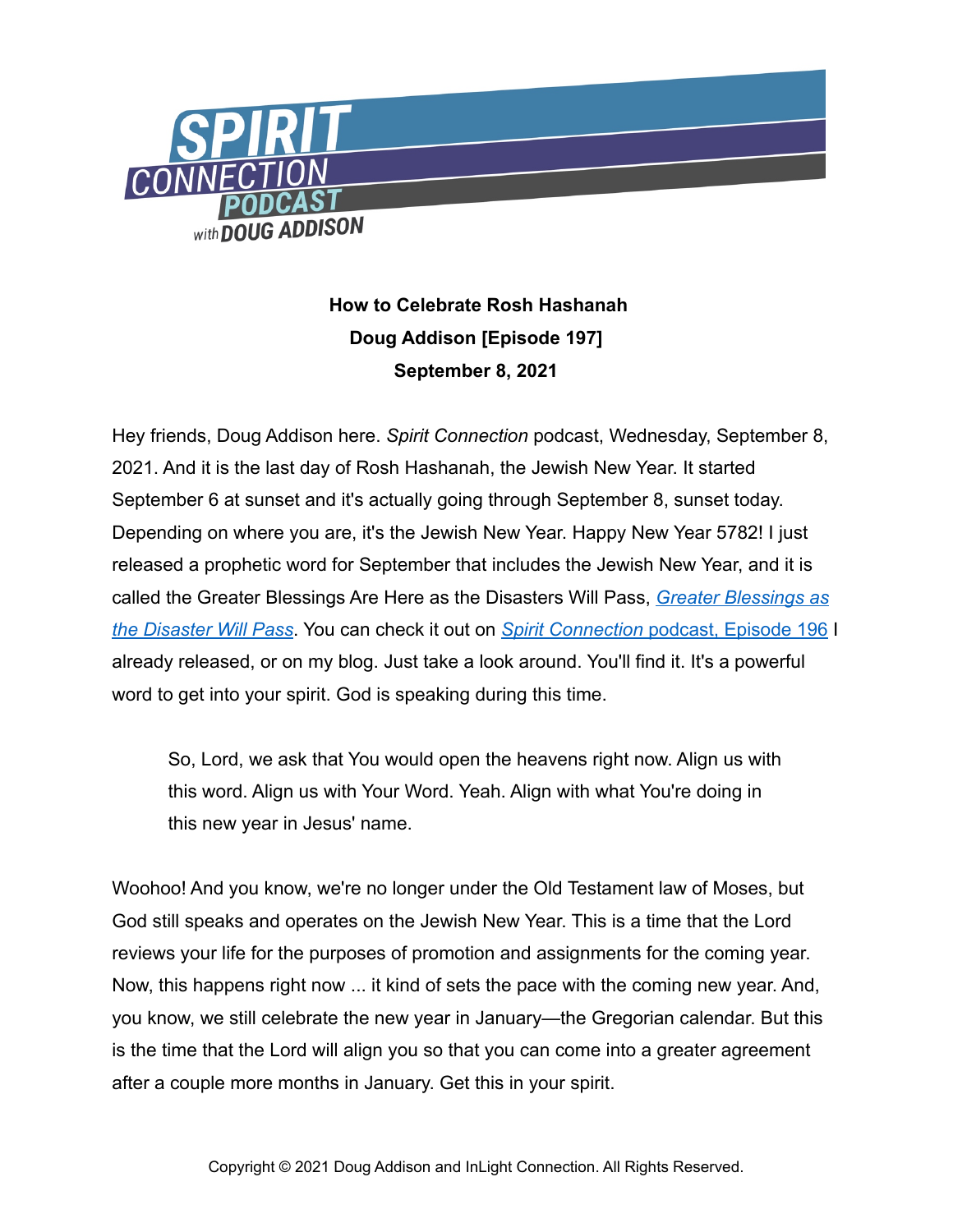So, I don't celebrate Jewish holidays. There's nothing wrong with it. It's fine. I'm quite Gentile, thanks. But I make myself available to hear the Lord during this season. Here's a recap of my prophetic word and Psalm 57:1—You got to write this down. Just get this in your spirit, it's a powerful, powerful word that's going to help you— "Have mercy on me, my God, have mercy on me for in you I take refuge. I will take refuge in the shadow of your wings until the disaster has passed." Now, I didn't just look that verse up, I heard the Lord. And He told me that this is what's going on right now. The Lord is calling you to take refuge in Him and get close to Him and watch as these difficult times and disasters ... that they will pass.

Now, there's a release happening right now. The healing anointing, the power over sickness. And this is a time that the Lord is restoring hope and He's giving you a refreshing drink of the Holy Spirit. This month, in September, it's available to you. Now, this is not necessarily "blanket." You want to press in and get to this. The Lord is also releasing financial blessings and plans from Heaven—how to increase your finances for yourself and to help others. So, take refuge under God's protection until the difficult times and disasters pass. The Lord has been clearing things. He's preparing you for 2022. Greater blessings are flowing as the disasters will pass.

We're in the Days of Awe; we're right in the middle of it. It's a 10-day period between Rosh Hashanah and Yom Kippur. And the Jewish calendar is 360 days. So, you know, it occurs at a different time each year, usually this time of year. But this year, it's September 6th through the 17th. That's the time ... we're in this right now. It's a time of celebration. It's a time to celebrate God's goodness and to ask Him to speak about the coming year for you. It's Psalm 139:16, "Your eyes saw my unformed body; all the days of my life were written in your book before one of them came to be." The Lord inscribes our assignments into a spiritual book that gets revealed to you. It contains instructions, revelation and knowledge about the season that we're moving into. So here's how to respond. God will show you some things. Ask the Lord. He will show you things, if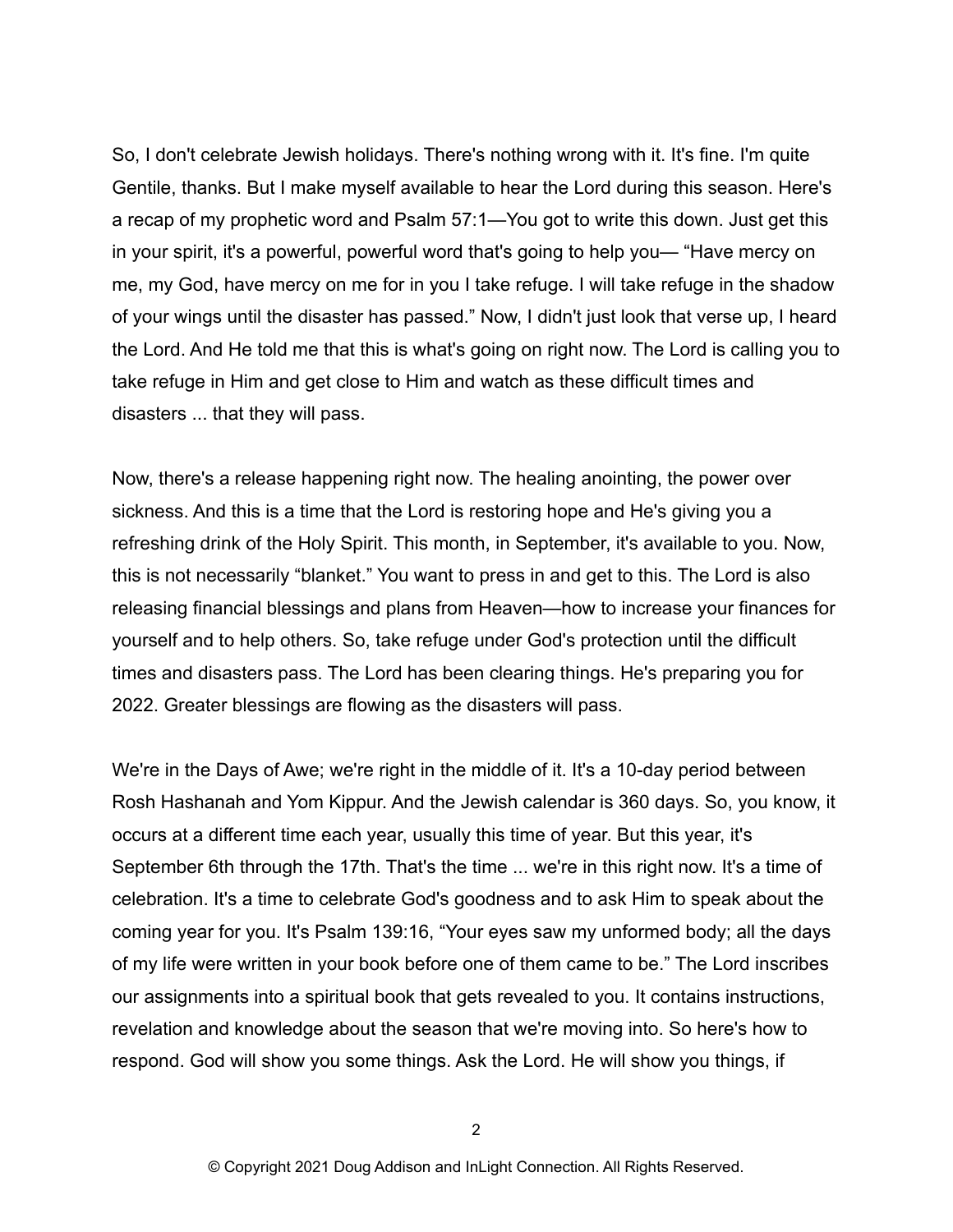there's anything in your life that needs to change. And then take time to celebrate, yeah. I want to be careful when people--, You know, you don't want to go into this and you know, just start to look for things, navel-gazing. You know, you want to celebrate in the midst of it and ask the Lord to show you if there's anything in your life. The key to this is to open the heavens over you through celebration. This is a time. The shofar is blown 100 times during Rosh Hashanah. So, there's something shifting in the spiritual atmosphere, a new sound is being released.

You don't have to look for things that make you feel bad during this time. You want to stay in joy. Spend time worshiping the Lord. This truly is a joyous time, and a celebration is in the air. Adjust your schedule as needed and slow down to connect with God each day. Psalm 63:4–5 in *The Passion Translation*. Psalm 63:4–5, "Daily I will worship you passionately with all my heart. My arms [will] wave like banners of praise. I will overflow with praise when I come before you, for your anointing of your presence satisfies me like nothing else. You are such a rich banquet of pleasure to my soul." Wow. Woohoo!

Lord, we just come into agreement with that, that we would come into agreement with our soul being refreshed.

So we sing and pray in the spirit. That's a key here. Here's some keys to get through how to celebrate during this time. First Corinthians 14:15, "So what shall I do? I will pray in the spirit, but I will also pray with my understanding; I will sing with my spirit, but I will also sing with my understanding." Spend time singing and praying in the spirit. Now, for some people, it might be different than others. You can pray using Bible verses. You can sing a new song, which means that, you know, it doesn't have to be tongues. It can be tongues or spontaneous words. You could do whatever you want right now. The key is to operate in this ... is to pray and worship and sing in the spirit. It will open things to help connect you with the Lord and open the heavens over you.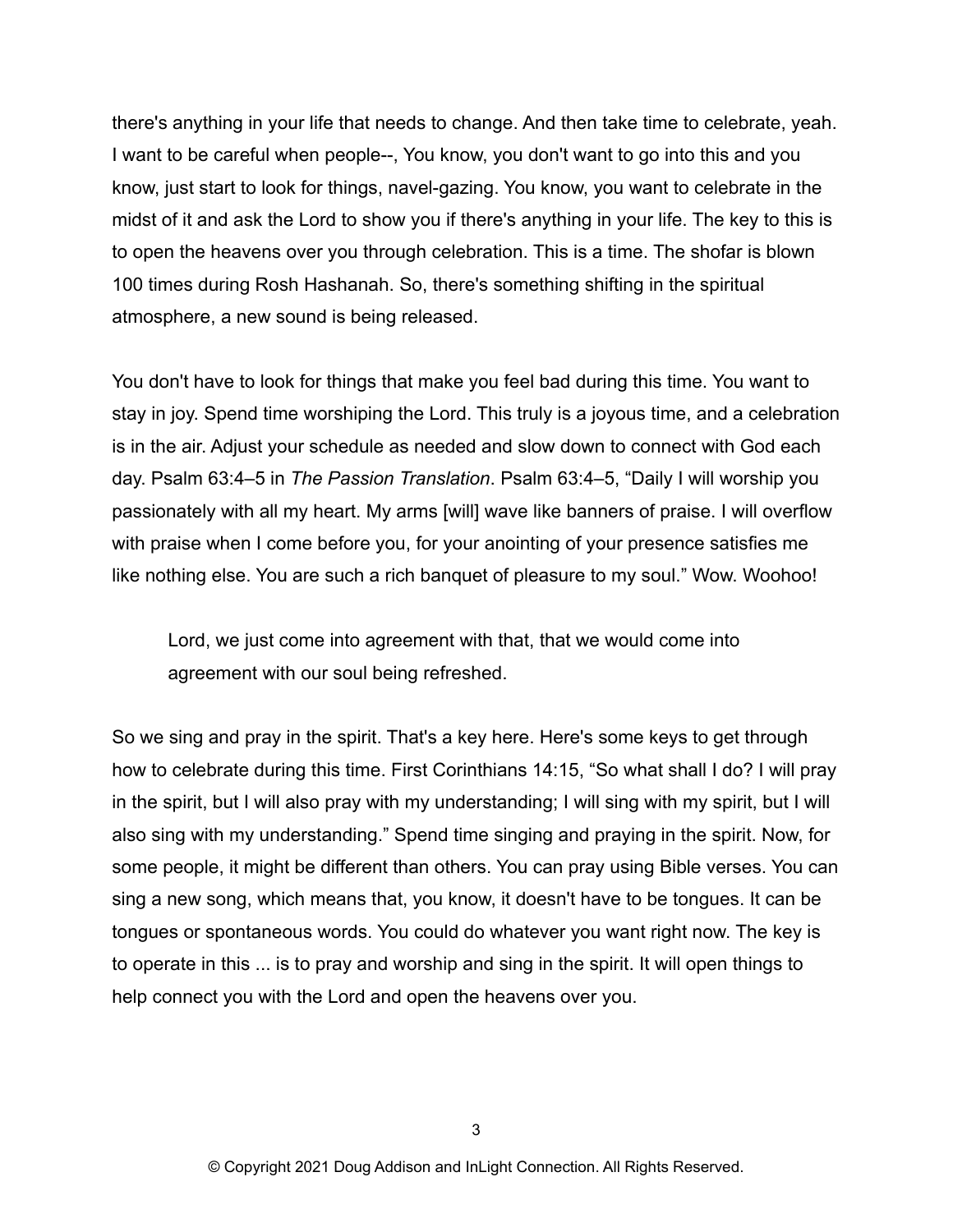Also, take time of quiet as well as celebrating. Psalm 46:10, "But be still, and know that I am God; I will be exalted among the nations, I will be exalted in the earth." Be sure to not only praise, but also take time to quiet yourself in the midst of things and ask God to speak to you each day. This does not have to be a long time, even if it's just sitting with the Lord. You could do this in silence or reading the Bible or listening to a worship song or praying with someone else if you could do it with others. But what's important is that you connect your heart with God's love for you. It's the time right now to focus more on God's love for you. We want to focus more on God's love for you.

And sometimes we want the Lord so much we crucify our flesh. We want to get rid of stuff, you know, it's called sanctification. It's actually in Galatians 5:24, "But those who belong to Christ Jesus have crucified their flesh." And the Days of Awe are not necessarily the time to be crushed out. You want to ask the Lord right now--, this is a time of joy and celebration.

So, a lot of people fast during this time. That's fine. If you do fast, I recommend fasting with joy. Fast with joy. Wow. There's something happening right here. Psalm 95:1–2, "Come, let us sing for joy to the Lord; let us shout to the Rock of our salvation. Let us come before him with thanksgiving and extol him with music and song." There's something about staying in a place of joyful worship, in the place of joy ... will help open things up for you to get the breakthrough you need. Joy and songs will open to hearing God. There's also a freedom. The Lord is releasing freedom in the spirit. Second Corinthians 3:17, "Now ... where the spirit of the Lord is, there is freedom." Where the spirit of the Lord is, there is freedom.

Lord, we invite Your Spirit. We invite the songs of joy. We invite this time of praise. Lord, we ask that You would release a fresh dose of freedom from the Lord, from the Holy Spirit. We ask that You would break off condemnation, depression and hopelessness. I've asked the Lord to break condemnation, depression and hopelessness. We ask You to release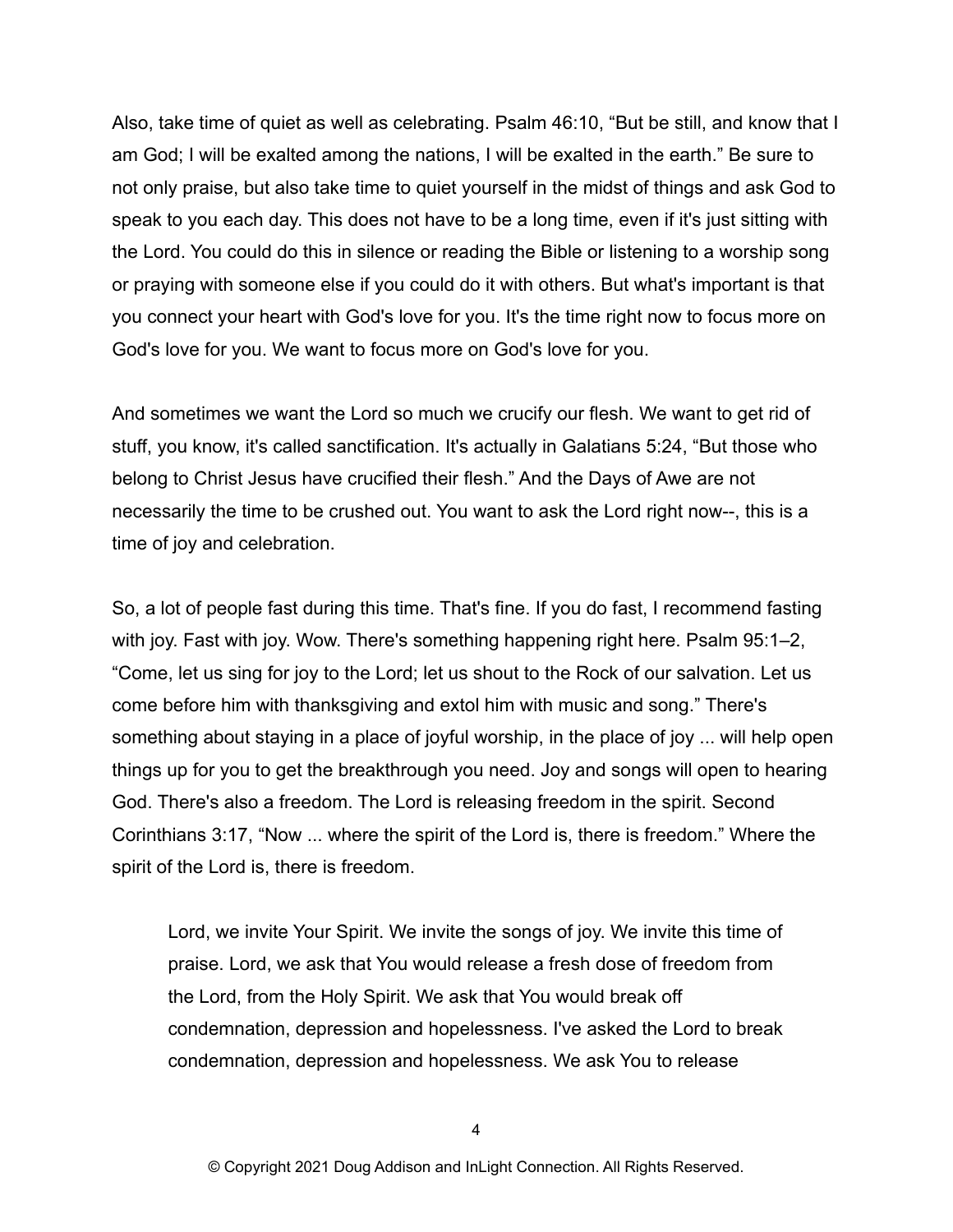freedom, clarity and clarity of mind. Yeah, that's what's going on. I see that happening even right now. Lifting the clouds ... and hope. So we draw near to You and ask that You would change our hearts.

Whoo-hoo. Well, there's more ... wait, there's more. There's an internal heart change going on right now, and you'll want to get into agreement with this. James 4:8, "Draw near to God and he will draw near to you." The Lord wants you to draw near so He can do this work inside you that's going to change things around you. As you draw near to Him, He's going to release that fresh revelation of what He wants for you. And again, you don't want to do this in a crushed manner. You want to do this in a celebration manner.

There's a fresh new release of God's changing power. Zechariah 4:6, "So he said to me, 'This is the word of the Lord ... 'Not by might not by power, but by my Spirit,' says the Lord Almighty.'" Many of you need the Holy Spirit power right now. I need it. Many of us need the Holy Spirit power, the power of the Lord to change us from the inside out.

Lord, we just want to come into agreement with this.

There's a supernatural alignment happening right now. We're being aligned for this time. You're being aligned for the coming new year.

So, Lord, we activate this word. We ask that You would open up the heavens and we pray for the joyous time. We pray that we could be still and know that you are God, that You're going to be exalted over all the Earth and be exalted right now over our lives. We pray, Lord, for this time where we're just coming into agreement with what you have and for this time, Lord, of mercy, have mercy on me. So, let us have mercy on others. We take refuge in You right now. Give us the strength. I see something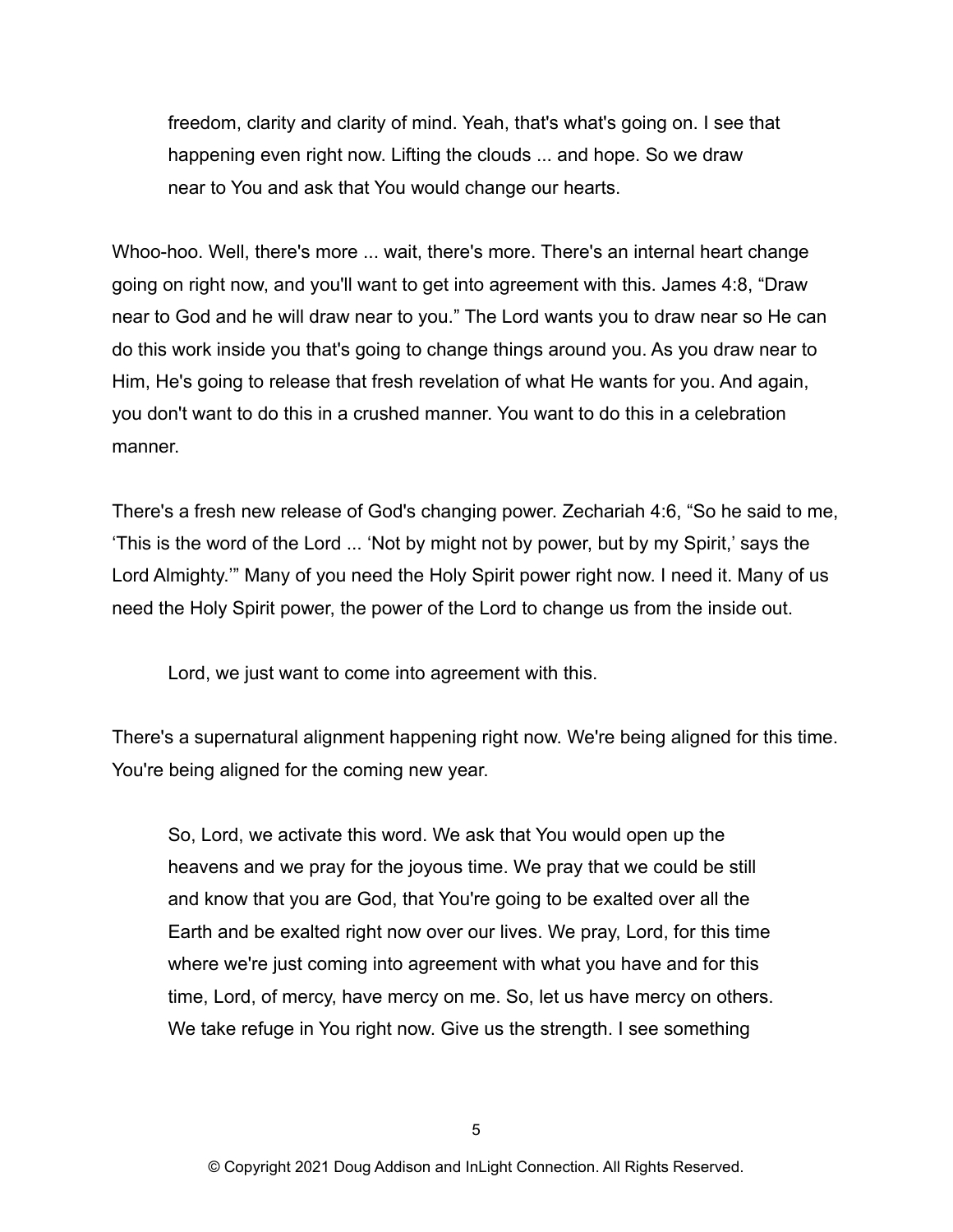shifting right now that we got under the shadow of Your wings until this disaster has passed.

We're going to see this release of the healing power.

So, we pray that, Lord, for the release of the healing power, the release of the financial blessings and the strategies from Heaven. (There's another shift happening right there.) Thank you, Lord. (Watch for something new to come through this.) We take refuge in You. Lord, we ask that You would turn the greater blessings--. We turn these greater blessings and allow them to flow and bring us out of this time where we've been focused on the disasters. We ask, Lord, and we come into agreement over the words You're giving us right now, the Books of Heaven that are opening at this time of year. Let us come into agreement with You. Lord, we want to celebrate with great joy. We want to worship You. But also, we ask that You would speak to us, speak to our spirits.

Right now, there's a time there's a very powerful, powerful, powerful singing and praying in tongues. Either way, whether you're just singing in the spirit, it's just--, I mean, that's all I'm doing. I've got worship on YouTube worship. I've got, you know, I got my Amazon Music going all the time. I got YouTube worship going all the time.

And I'm just coming into agreement right now. So find some songs or make a playlist that's going to help you to connect with the Lord right now. Come into agreement on Earth as it is in Heaven in Jesus' name.

Ooh. Wow. Well, there's a powerful thing happening right now. And DougAddison.com is my website. And you could go to "Give" if you'd like. [DougAddison.com/Give](https://dougaddison.com/partner-with-inlight/) or text LOVE to 45888 or [get the Doug Addison app.](https://subsplash.com/inlightconnection/app) It's available at Google Play Store or the Apple App Store.